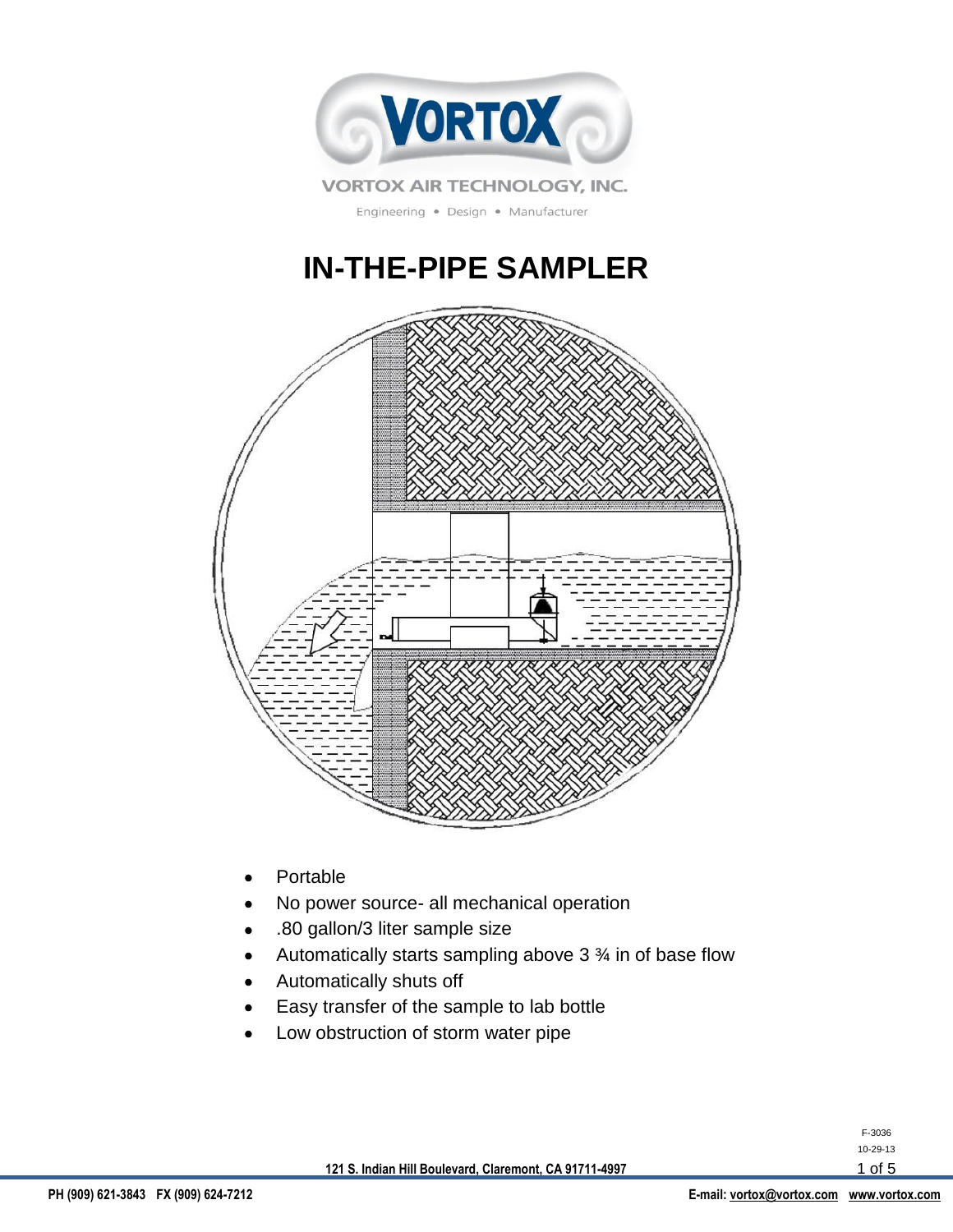

#### **HOW IT WORKS!**

This product operates using the Vortox Sampling Method established with the original Vortox Storm Water Sampling design. A two (2) ball valve assembly is at the core of this design. The upper ball is external to the system. It rests on the intake orifice, keeping the system sanitary until liquid causes this ball to float. As the ball floats, liquid enters the collection chamber at a rate that is governed by setting the intake adjusting screw. As the collection chamber fills, the lower ball floats closing off the intake flow by sealing the bottom of the orifice.



#### **SAMPLE REMOVAL AND TRANSFER**

When the sample is caught, the Sampler is removed from the band bracket.

To transfer the sample to a laboratory bottle, place a length of acceptable tubing on the barbed tip of the center port valve. Turn the valve to its open position, place the tube in the bottom of the lab bottle and transfer the sample. Seal the lab bottles and contact your lab to have sample analyzed.



F-3036 10-29-13 2 of 5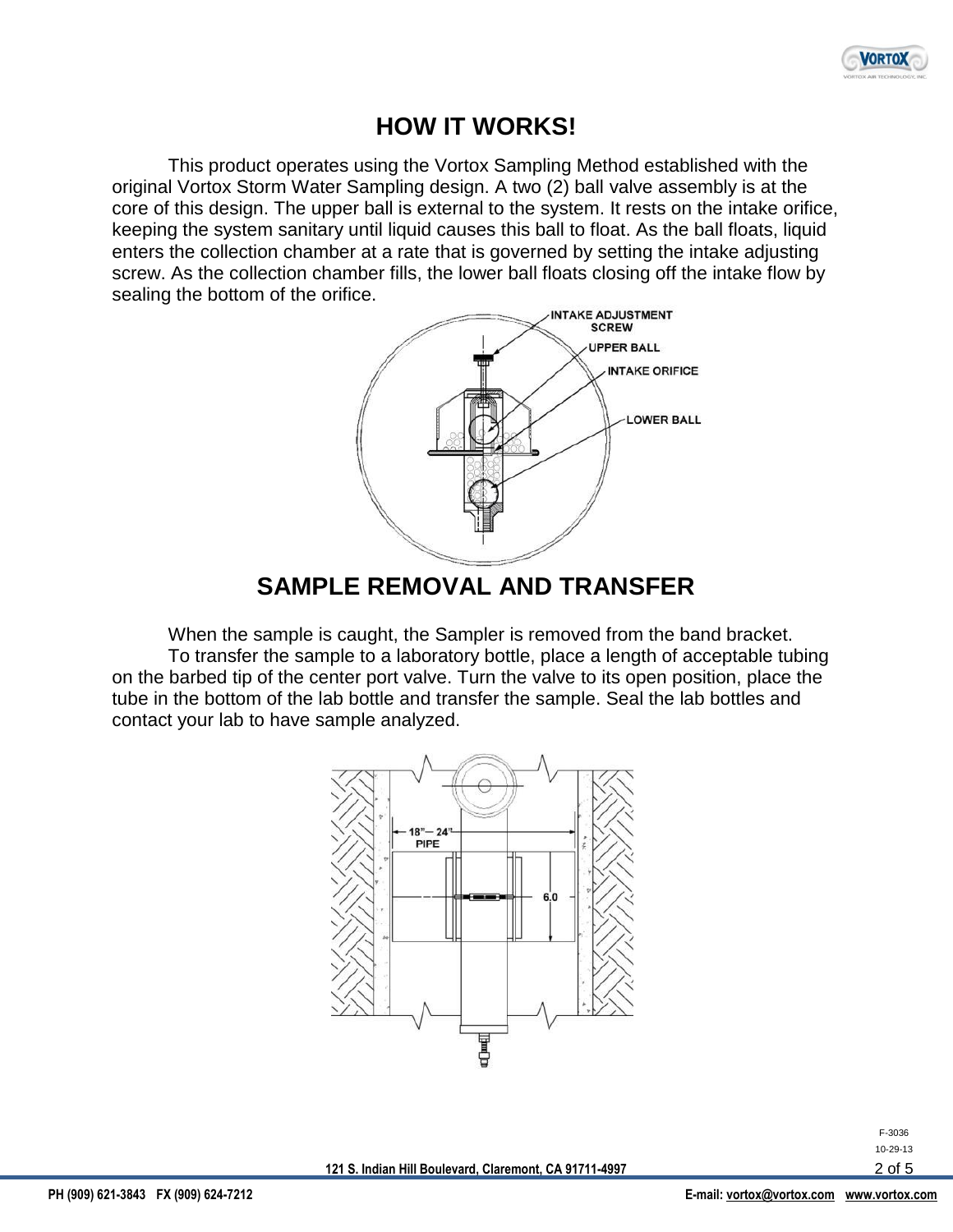

### **VORTOX IN-THE-PIPE SAMPLER**

Vortox Samplers have moved underground to tackle a new application. Now, in addition to the original Vortox Storm Water (surface run-off) Sampler, this new In-The-Pipe Sampler addresses the requirements of Municipal and Industrial applications that are best accomplished by collecting liquid samples in a storm drain system.

Municipalities can monitor for illicit discharges during dry and wet seasons. Further, storm water samples can be collected with the same device throughout the municipal boundaries. Industrial sights can accomplish sample collection in the same manner.



F-3036 10-29-13 3 of 5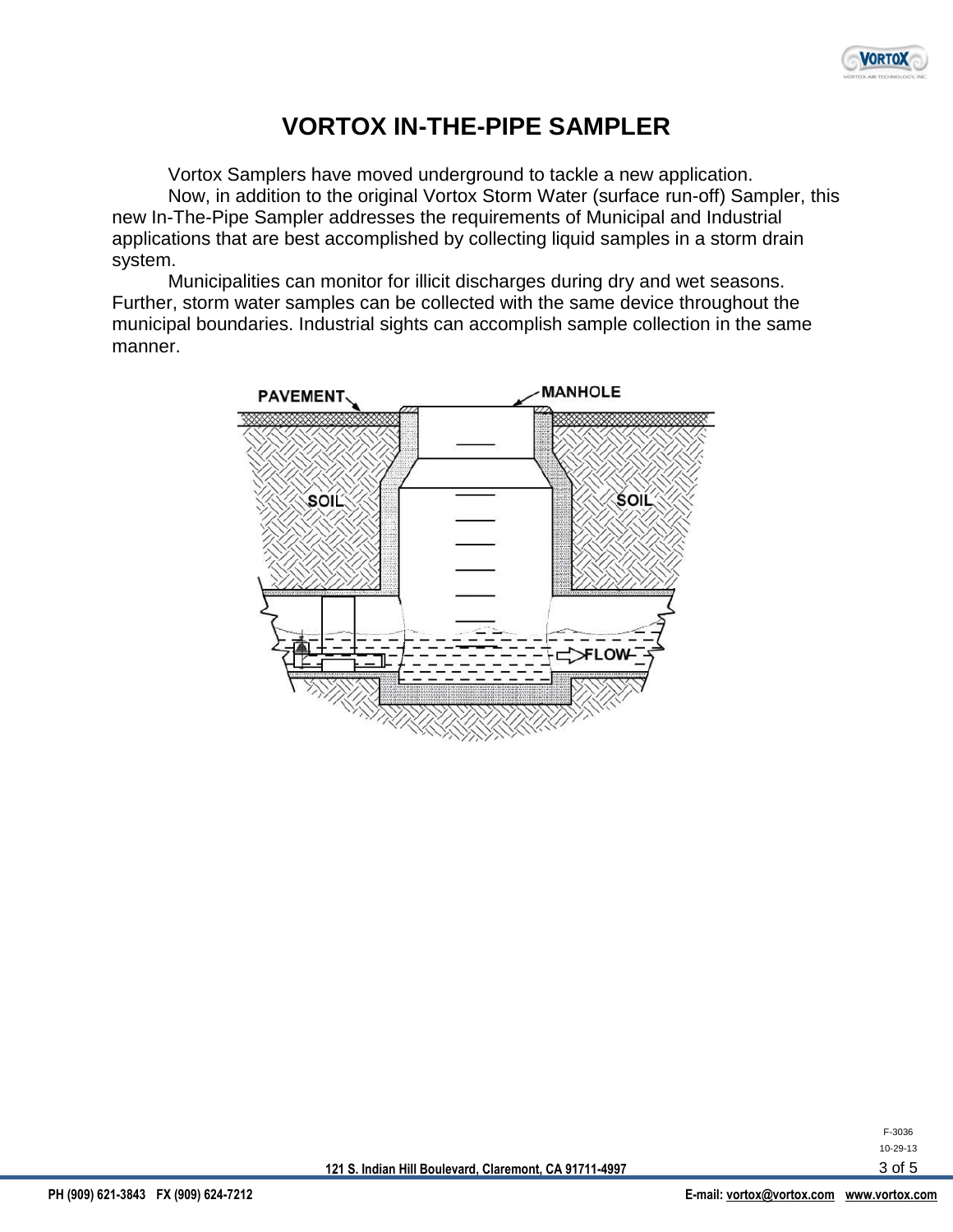



**THE SYSTEM**

The sampling system includes an expanding band designed to accommodate two (2) ranges of pipe diameters. One size fits pipes ranging from 18 through 24 inch diameters and the second size fits 24 through 30 inch diameters.

The expanding band is placed into a pipe and locked in place by setting the adjustment fasteners and using a turnbuckle. The Sampler slides into a bracket which holds it securely to the expanding band. The band is completely portable, however, it may be left in a permanent location while the Sampler is installed in the band bracket when sampling is required.

Once the unit is installed, the Sampler waits for the liquid to flow. When the flow reaches the intake valve assembly (3.75 in depth), the system begins to collect a sample. This standard unit allows unwanted base flows of less than 3.75 inches to bypass the Sampler.

An alternate Sampler utilizes a dam which causes all flow levels to be collected.

F-3036 10-29-13 4 of 5